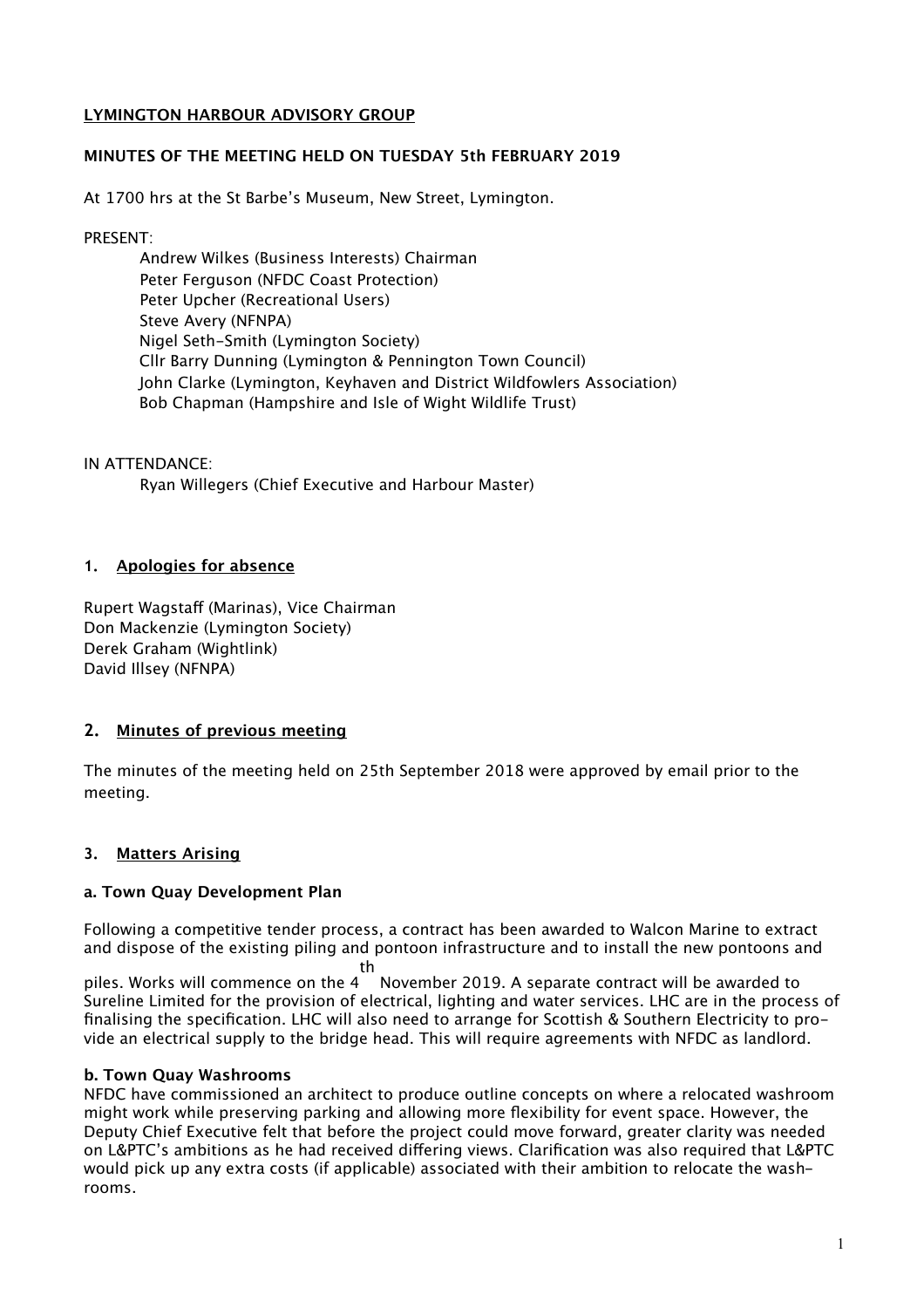Following discussions between NFDC and L&PTC during w/c 21st January, the Deputy Chief Executive indicated his intention to set up a Project Board which will provide directional oversight and a Project Team which will be responsible for timely delivery and he has circulated his proposed make up for both. LHC will be represented on both. It is proposed the Board will meet every two months with the project delivery team meeting once a month. The first meeting is to be held on Friday 8th February.

BD noted that the although L&PTC would like to see the facilities re-located, this was likely to be prohibitively expensive. L&PTC had allocated some funds for landscaping the area but not for redeveloping the facilities.

RW reiterated that the town quay development would be complete by Spring 2020 and the new facilities would be needed by March 2020.

## **c. Radar Speed Signage**

Subject to still being able to secure a trail sign at no cost (other than shipment), LHC are aiming to conduct the trial by May 2019 when the river is busier.

#### **d. Seawall Adjacent to RLymYC**

RW said that works were currently taking place (over three days) to drill test boreholes to help with the design for the remedial works. Mackley are appointed to do these works.

PF (NFDC Coast Protection) gave an update on the current situation as follows:

- 20m deep bore holes were being drilled in the river bed to assess options for the design criteria for replacing or repairing seawall.
- The project will be led by the Environment Agency (EA) and some of the funding could come from a "Flood Defense Grant in Aid" grant.
- The EA will be seeking contributions from NFDC and RLymYC. Works cannot commence until this has been agreed.
- The remedial repair works (to the sea wall) are being considered alongside the Strategic Outline Case (business case) for the long term options assessment of coast protection and flood defence for the Hurst to Lymington frontage. The timescales of this are in the region of 7 to 8 years, which means any repairs have to be considered alongside the long term options.

BD asked if the seats in the area could be re-instated. PF said that a risk assessment had been carried out which would, unfortunately, preclude the re-instatement of the seats until the wall had been repaired. Lidar radar measurements indicated the wall was currently moving a few mm per month.

AW thanked PF for the update on the sea wall and asked if any LHAG members could help NFDC expedite the approval process for the repairs. This was noted by PF who said NFDC would ask for help if any need was identified.

N S-S asked if there were any plans to redevelop the slipway. RW replied that the existing slipway was expected to be serviceable until at least 2026. However, RW noted that there was a shared desire with the clubs to improve the slipway facility possibly to include widening to segregate vehicles from hand launches subject to finances becoming available. The RNLI had also expressed a desire to have improved low water access at the toe of the slipway. RW noted that the RNLI's launching vehicle/boat was now substantially larger and heavier than when the slipway was constructed. LHC would be consulting on potential options for the slipway as part of the process to update the strategic plan. RW noted that the cost of replacing the slipway will be substantial and that LHC anticipated having a discussion with both clubs and the RNLI on potential contributions to funding..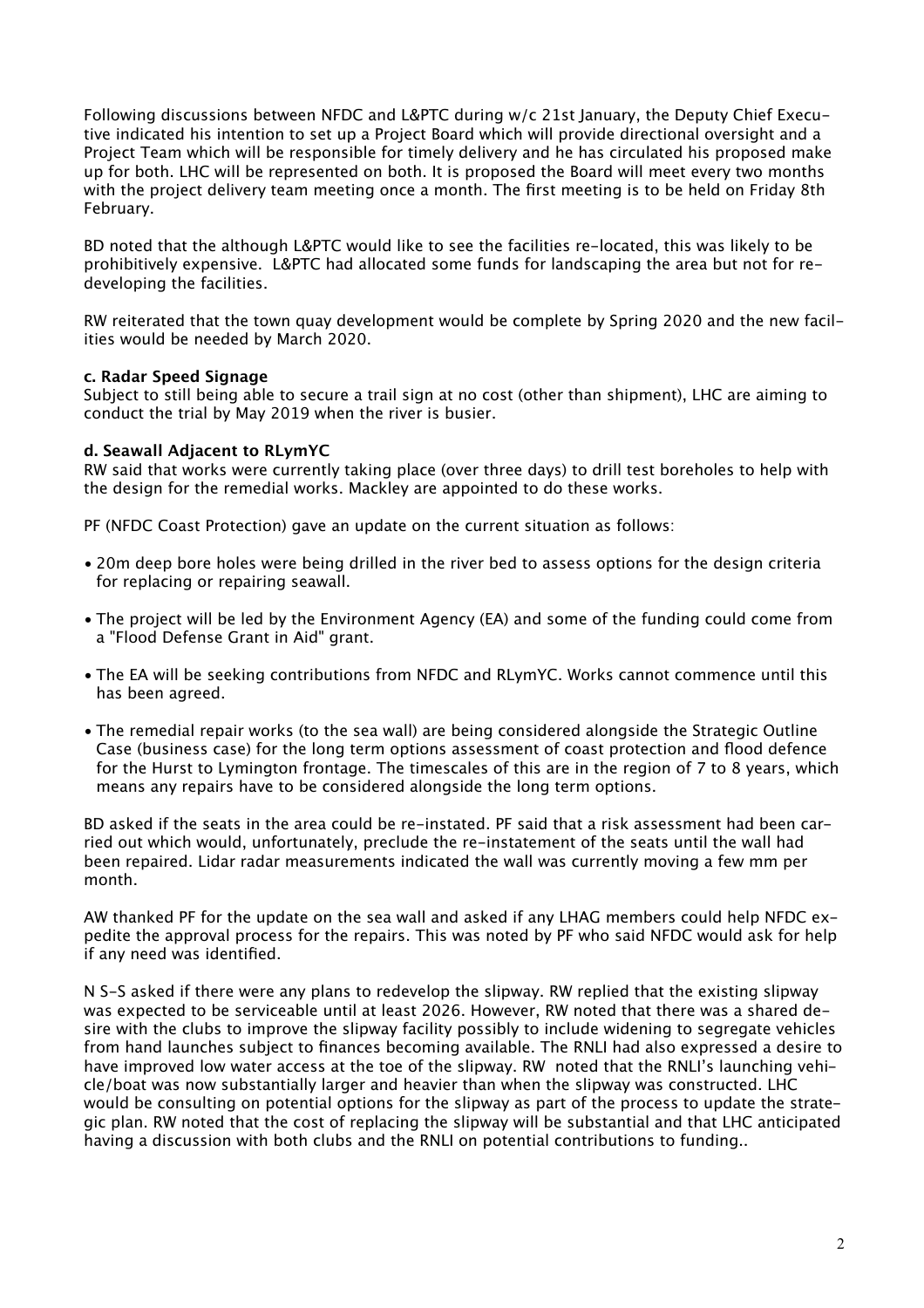# **e. Provision of Dinghy Moorings**

Following a request from JC, RW reported: 'that the mooring Committee had looked at whether there were practical options to create some non-tender dinghy mooring spaces on the river that were accessible from the shore. The Committee came to the following conclusions/recommendations which were accepted by the Commissioners: -

- The shortage of tender mooring spaces (there was a waiting list) meant that it was not appropriate to give up tender spaces for non-tender dinghy moorings.
- The lack of available space for shore accessible moorings meant that there were limited options available without compromising existing mooring provision.
- As an immediate option, the Committee recommend that LHC create two trial tender dinghy moorings in the existing tender mooring area (intertidal) by the railings at Undershore Road to see if there was take-up. A proposed fee of £60.00 per annum would apply.' JC noted that the lack of car parking in this area made these moorings were unlikely to be attractive for most people.
- 'An option to extend the Fortuna dinghy pontoon further south was feasible albeit there was an argument that this option would be better employed to reduce the waiting list for tender moorings. A business case demonstrated a ten-year payback was possible based on the provision of 10 non-tender dinghy berths and 5 tender berths. However, the Commissioners agreed with the mooring committee recommendation that any decision should be taken in the context of a longerterm strategy and given consideration as part of the next Strategic Plan. This should include a review of the whole Fortuna mooring area to consider whether LHC were maximising the potential for all moorings in this area. It was also agreed to consider whether dry stacking might form part of a wider dinghy storage solution. There was also a requirement to look at this holistically with the Clubs as both had a shortage of dinghy storage options.

In the discussion which followed, the following were considered:

- possibility of losing yacht moorings to facilitate dinghy moorings
- either LHC or a club/organisation could provide dinghies for hire. This could enable a greater use for fewer moorings.
- currently, dinghy moorings on the inside of the Dan Bran pontoon was not possible because the pontoon bridge was very low at low water and there is not enough navigable water next to the slipway.
- RT noted that easily accessible tender moorings for fishermen were very important, particularly as fishermen used their tenders most days. The current fishermen's dinghy moorings are very cramped. RW said that the new Town Quay arrangements would provide more space than the current pontoon for dinghy moorings and that fishermen would receive priority for the ones north of the bridge section because of the proximity to their new moorings. RW also noted that some fishermen choose to stay on the more congested Ship Pontoon because there is currently no charge in this location.

## **f. Launching fees for canoes and paddle boards**

N S-S noted that launching fees were being introduced for small craft (canoes and paddle boards). He did not think it appropriate for users of small craft to be discouraged because of launching costs or harbour dues.

RW replied that the question had recently been considered by LHC. They had noted that all other harbour users paid harbour dues and the safeguarding of small craft was not without cost to LHC. LHC did not want to discourage small craft users but the principle of paying for harbour use should be fair to all.. Low charges had therefore been set for 2019 which are: £3 per day OR £15 per year OR £9 for the winter season. The consensus was that these fees were fair and reasonable.

BC noted that charging river users required some form of contact between LHC and the users. This could be useful should the need ever arise to speak to people about safety, environmental or behav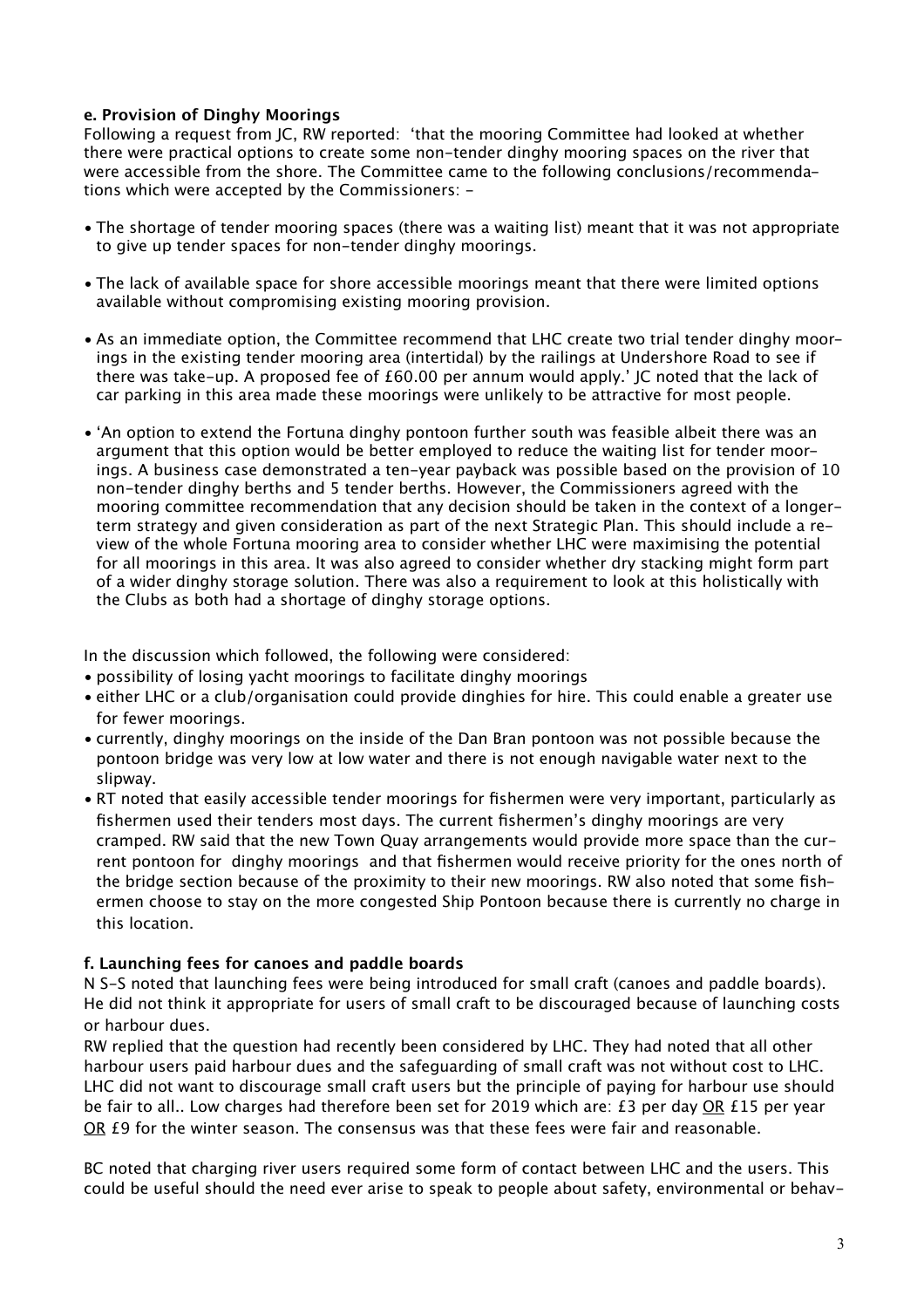ior issues.

JC commented that, in another harbour, paddle-boards could be hired and people were encouraged to 'forage' using paddle boards. He hoped this would never happen in Lymington!

# **g. Burrard Neale gas lamp**

N S-S noted that the Burrard Neale gas lamp near the damaged sea wall was missing. He wondered when it would be repaired and if an alternative location should be considered. Perhaps near St Thomas church where it had once been. PF said that NFDC were working on the lamp - this should be completed soon and the lamp will be re-installed near the sea wall/ yacht club.

# **4. Harbour Developments**

# **a. 2019 Harbour Guide & 2019 Annual Report**

The 2019 Annual Report and 2019 Harbour Guides were distributed at the meeting. They are also available from the LHC web site. AW commended LHC on the quality of the Annual Report and the information it contained.

# **b. Navigation in Restricted Visibility**

RW reported as follows:

"Following the incidents in the latter part of 2018 involving Red Funnel ferries when operating in poor visibility in Cowes harbour, it was concluded that it would be sensible to review W Class operations (in collaboration with Wightlink) in restricted visibility as well as the guidance that LHC promulgates.

Although the Marine Accident and Investigation Branch (MAIB) were still investigating the Red Funnel incidents, the Cowes Harbour Master had completed his investigations and had made his report available (in confidence) to brief the key recommendations arising.

Arising from the review, Wightlink had implemented some changes to their operational guidance to Masters. The review also considered the placement and spacing of Aids to Navigation (AtoN) in the river and concluded that it would be beneficial to introduce an additional lit starboard mark in Horn Reach. Consideration was also being given to lighting one/more of the yellow buoys marking the small boat channel in Horn Reach and whether to vary the lighting characteristics of AtoN at points where there is a change in the direction of the channel. Once finalised, LHC will consult Trinity House Lighthouse Service (THLS) on the proposed changes. Subject to THLS consent, LHC will implement in 2019.

A Local Notice to Mariners was issued on the 17th December providing guidance on vessel movements in restricted visibility, including leisure craft. A copy of the Local Notice to Mariners can be viewed using this link. Local Notice to Mariners No. 5 (2018)"

AW reported that, at the last LHC meeting, he had suggested that LHC consider the light characteristics of the navigation marks in the harbour. They are all the same characteristic and, whilst this is perfectly satisfactory for larger vessels and experienced seafarers, it can be confusing for inexperienced yachtsmen on small boats entering a strange harbour. LHC will consider making the light characteristics on key channel marks, the turning points, diferent. PU said he would consult with the RYA on this subject.

# **c. W Class Engine Failure**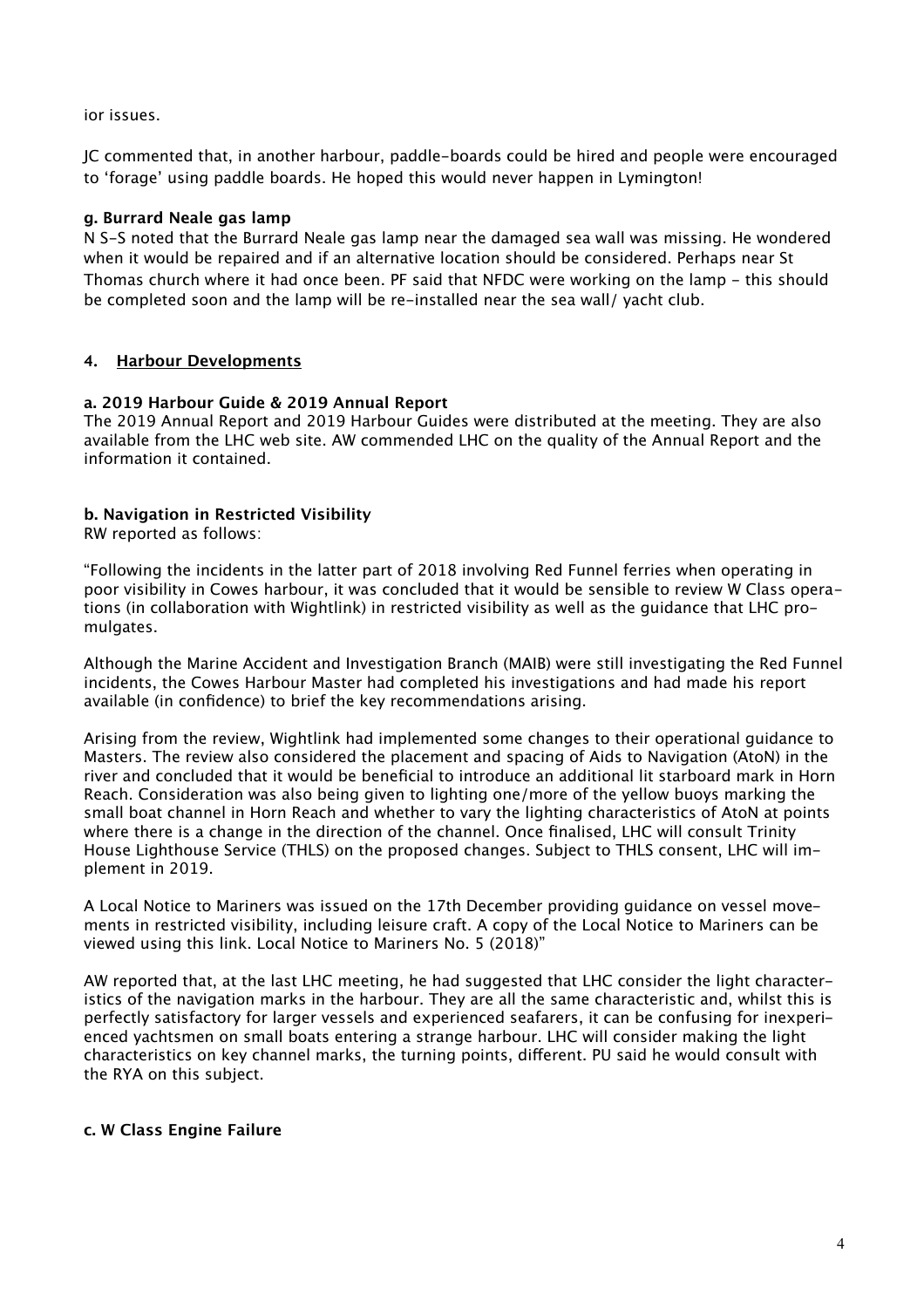RW reported: "On the 14th December Wight Sky experienced a catastrophic engine failure on the approach to the berth at Lymington. This was the third catastrophic failure in approximately 15 months.

Immediately following the emergency phase of the operation Wightlink suspended all operations by W Class vessels until they had undertaken additional research and consulted with the MCA, MAIB, Lloyds's Classification Society and engine manufacturer's representatives. Following that process and with the support of the above organisations and the approval of the MCA, a range of risk mitigation actions have been incorporated into an Interim Safe Operating Procedure (SOP) which allowed the vessels to recommence service on the 17th December 2018 pending conclusion of the full investigations.

The Interim SOP introduces a range of measures to reduce loads (stresses) on the engines and to enhance the engine monitoring regime. These included changes to the operating configurations of engines and the imposition of a reduced wind speed limit of MWS 20 knots Gusting 25 knots when operating with only three serviceable engines available. When all four engines are serviceable the wind speed limits remain at MWS 40 knots Gusting 47 Knots. Since the 11th January all W Class have had 4 serviceable engines.

LHC will continue to work with Wightlink to ensure any practical implications of the interim SOP are monitored and mitigated where required."

# **d. 'Fly Through' Navigation video**

LHC have produced a fly through navigation video to assist new mariners and visitors to Lymington. The video is available on the LHC web site. AW and PU had seen the video - they both thought it was very useful but noted it did not have a verbal commentary.

# **e. Lymington Seafood Festival**

Following the success of LHC's participation in 2018, the Commissioners will again be a sponsor of the festival in 2019. As part of the sponsorship arrangements, they will have a stand on site both days which will be shared with the RSPB.

# **5. Review of current Strategic Plan**

PU and AW had reviewed the current strategic plan and congratulated LHC on completing, or in the process of completing, the strategic objectives set out in the plan.

# **6. Strategic Plan 2020 - 2025**

During 2019, LHC will consult stakeholders on a new plan to guide the direction of the harbour for the next five years and beyond. LHC have asked for feedback from LHAG members on areas/priorities that they would like to see considered as part of the planning for the next 5 years and beyond.

The new plan will not contain details of specific development projects but will set out strategic objectives. One of those objectives will be to produce and consult on a harbour development plan.

Feedback received to date and discussed at the meeting was:

- a. RNLI problems with launching on a busy day with the amount of trailers left on the slip yellow hatched area. A few times they had to move trailers so they could launch. Apart from that they are happy with the support from the harbour staff and would like to pass on their thanks for the support from LHC. RNLI would like to see improvements to the slipway to facilitate improved access at low water tide conditions.
- b. Marinas the main focus of LHC now should be harbour protection, they will have developed the river as much as is reasonably appropriate. The Increased revenues from the new Town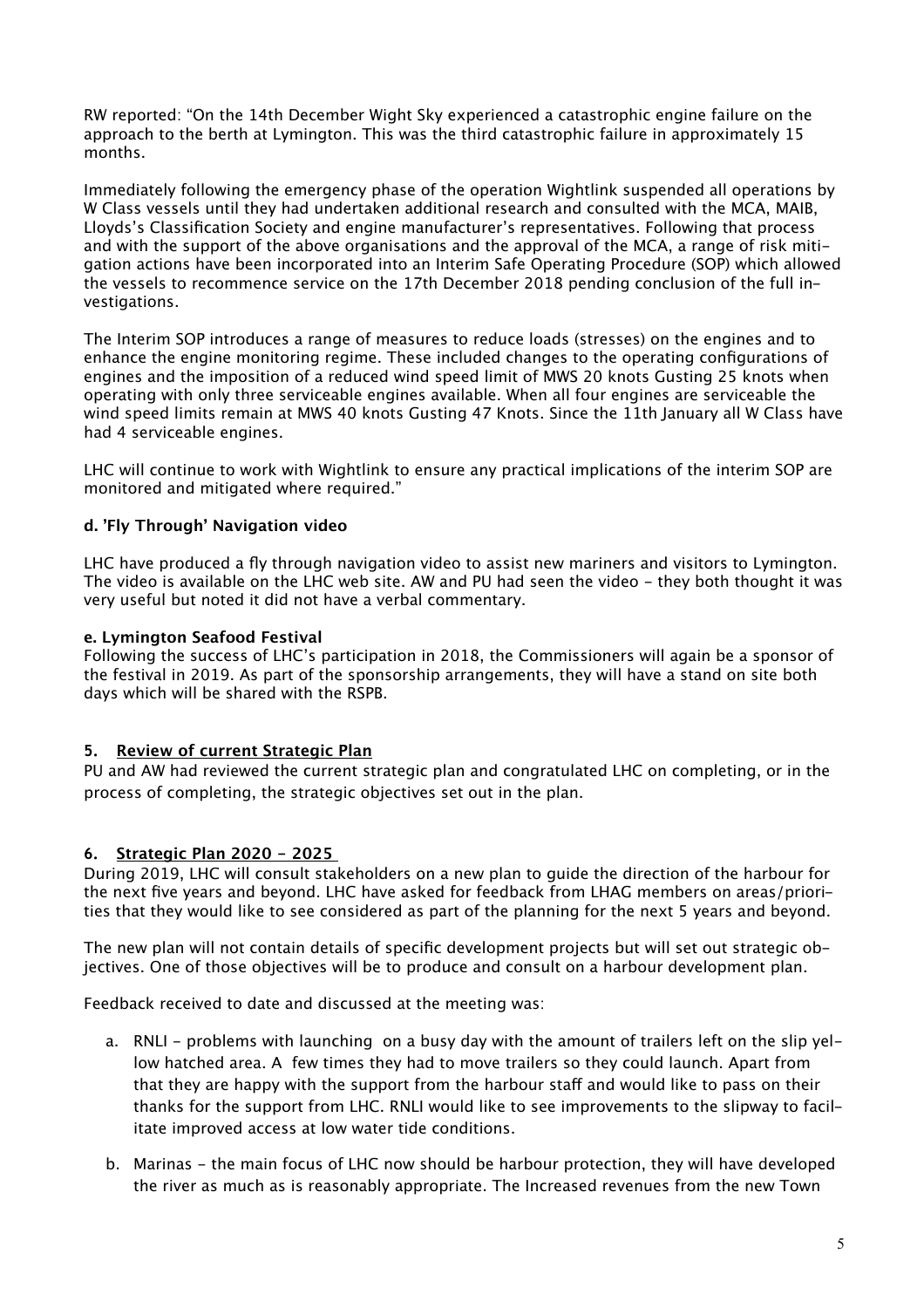Quay along with the ever more commercial activities being undertaken should mean that the harbour protection can be financed and continued at a reasonable pace even with the revised predictions of slower marsh loss, which could easily change at the next survey.

- c. Fishermen RT said he would like to see dedicated parking spaces for working Fishermen in the Town Quay area but recognised this was not in the gift of LHC. He asked LHC to consider the following:
	- Small crane on the quay for fishermen to lift their catches ashore
	- A better water supply for fishermen
	- A better electric supply for fishermen
	- The fisherman's quay surface is subsiding and maintenance is required.
- d. LHAG's role JC noted many members of the public did not know anything about the LHAG or the role it played in managing the harbour. Several members agreed with this point and it was agreed to discuss it more depth at a later date when more time was available.

RW noted that the beneficial use of dredging's over the last five years had been a great success. LHC's current licence allows up to 10,000 tonnes of dredged material per annum to be placed in Boiler Marsh until 2024. RW felt that based on the current good retention rate, the bay will be filled up before then. It would be useful to explore other opportunities/locations where beneficial use could give practical benefits to retention of saltmarsh. For example, if marsh is being eroded and a new creek is being formed, the prompt deployment of 'beneficial dredging material' (ie mud!) to 'plug' the new creek could stop or delay the erosion. LHC are members of the BUDS (Beneficial Use of Dredging in the Solent) project which has just been awarded funding to do a feasibility study for a larger scheme in the western solent with Lymington being included in the area under consideration. It is hoped that new cost efective schemes can be identified to allow more of Lymington's mud to be used beneficially as well as mud from other local harbours.

The Lymington Town Sailing Club and the Royal Lymington YC are considering what improvements they would like to see in the new strategic plan concerning the slipway and extra space for dinghies. RW had already had a preliminary meeting with RLymYC.

# **7. LHAG Chairman**

AW said that he would be away for much of late 2019/early 2020 and would be unable to perform the role of Chairman to the group. It was felt that someone who had LHC/LHAG experience should take on this role, either on a temporary or permanent basis. A decision on who should chair the group was postponed.

# **8. Meeting dates for 2019**

A LHAG meeting will be held to discuss LHCs draft 2015 - 2020 Strategic Plan. This will be in mid April or May - date to be agreed. A meeting is also scheduled for Tuesday 24th September 2019.

# **9. Any Other Business**

RT noted a number of maintenance issues at the fisherman's quay which RW said LHC would investigate:

- Leaky water tap (not installed by LHC but would look at)
- Signage to warn the public to stay clear when fishermen are working on the quay or coming alongside
- Quay ladder should be inspected and consideration given to replacing it. A bar set into the quay surface would help when climbing up the ladder at low water.
- Uneven ground on the quay makes it difficult to clean effectively as puddles form in lower